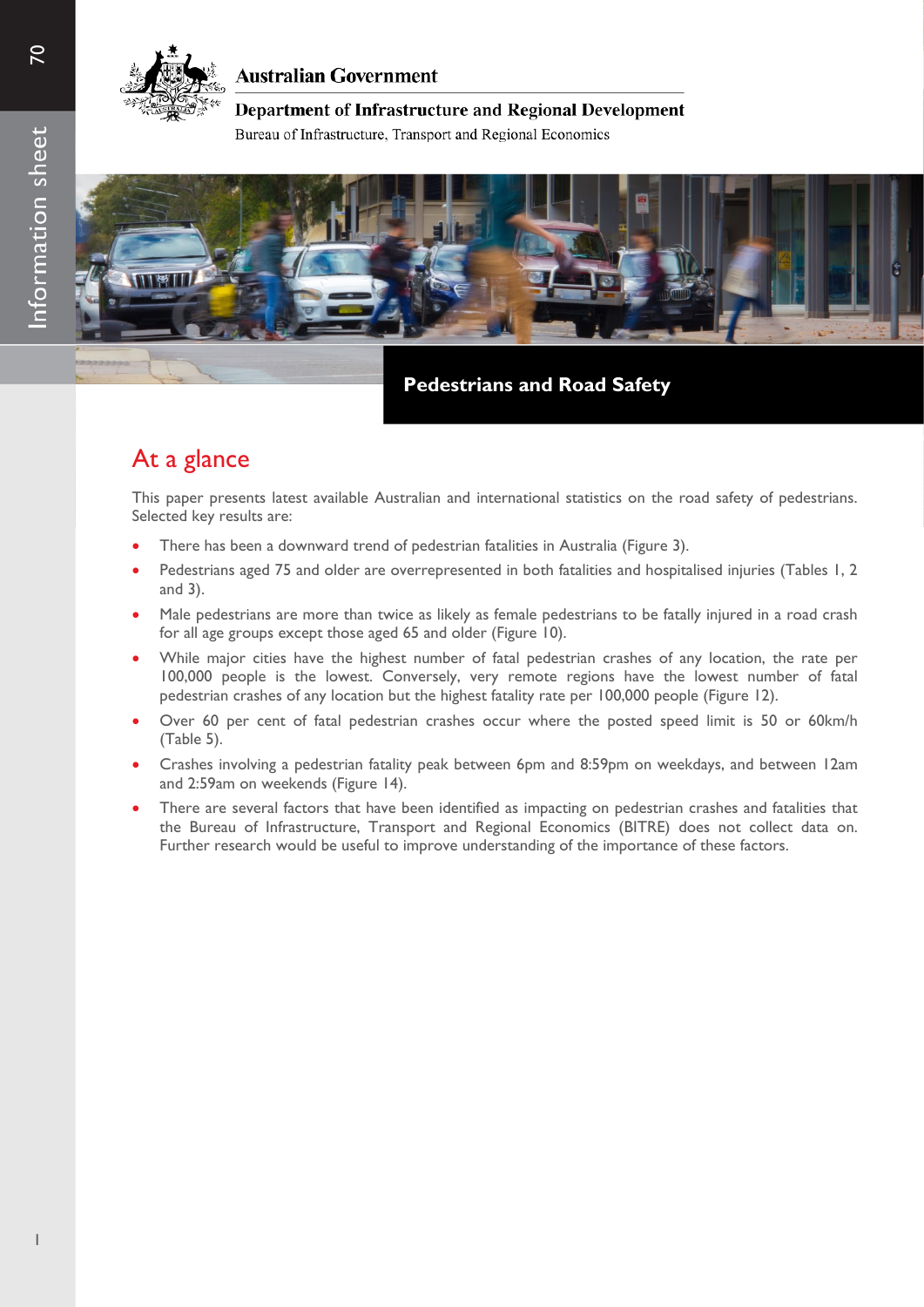## Introduction

Pedestrians comprise the largest single road user group because almost everyone is a pedestrian at some point. People walk for leisure, to go to work, school or local shops, and to access other modes of transport.

Pedestrians are identified as a vulnerable road user group in the National Road Safety Strategy 2011-2020. In the event of a crash, they have little to no protection compared to other road users (ATC, 2011).

Pedestrians travel relatively lower distances compared to other road users, but comprise 13% of all road fatalities in Australia (Senserrick et. al., 2014).

Key Definitions:

- A pedestrian is a person on foot, on or in a toy vehicle, pushing a perambulator (pram) or wheelchair, in a perambulator, or in a motorised or non-motorised wheelchair which is not capable of travelling at a speed greater than 10km/h.
- A 'hospitalised injury' is defined as 'an injury which results in the person being admitted to hospital, and subsequently discharged alive either on the same day or after staying for one or more nights in a hospital bed (i.e. deaths are excluded)' (AIHW, 2012). Principal diagnosis codes are listed in Data Sources, on page 21.
- A pedestrian fatality is defined as one that occurs in a road crash within 30 days of the crash. A road crash is an unpremeditated event reported to police, or other relevant authority, that results in death, injury or property damage, and is attributable to the movement of a road vehicle<sup>[1](#page-1-0)</sup> on a public road.<sup>[2](#page-1-1)</sup>

Some figures, particularly the more recent ones, are provisional and subject to change.

Due to the timing differences in data receipt and ongoing validation by data providers, there are minor data differences between the databases used. These differences are unavoidable. Throughout the report the most recent information from each individual database was used. This has led to a variance in the time frames used in the report. More details are available in Data Sources on pages 20-21.

Unless specified, all tables and figures use data for the whole of Australia.

### International

Approximately 270,000 pedestrians worldwide are killed on roads each year, equating to 22 per cent of all road traffic deaths (WHO, 2013). Figure 1 combines International Road Traffic and Accident Database (IRTAD) data from 29 Organisation for Economic Co-operation and Development (OECD) member countries which have available data.

Total annual pedestrian fatalities across the 29 countries have been decreasing in the 2000-2012 period. Between 2000 and 2010, deaths decreased every year. The 2012 count (13,990) was the lowest in the 13 year period.

Road vehicles include, but are not limited to cars, heavy trucks, light commercial vehicles, buses, motorcycles and bicycles.  $\overline{a}$ 

<span id="page-1-1"></span><span id="page-1-0"></span> $2$  This definition excludes crashes in drive ways, car parks, roads that are closed to the public and off road areas such as farms.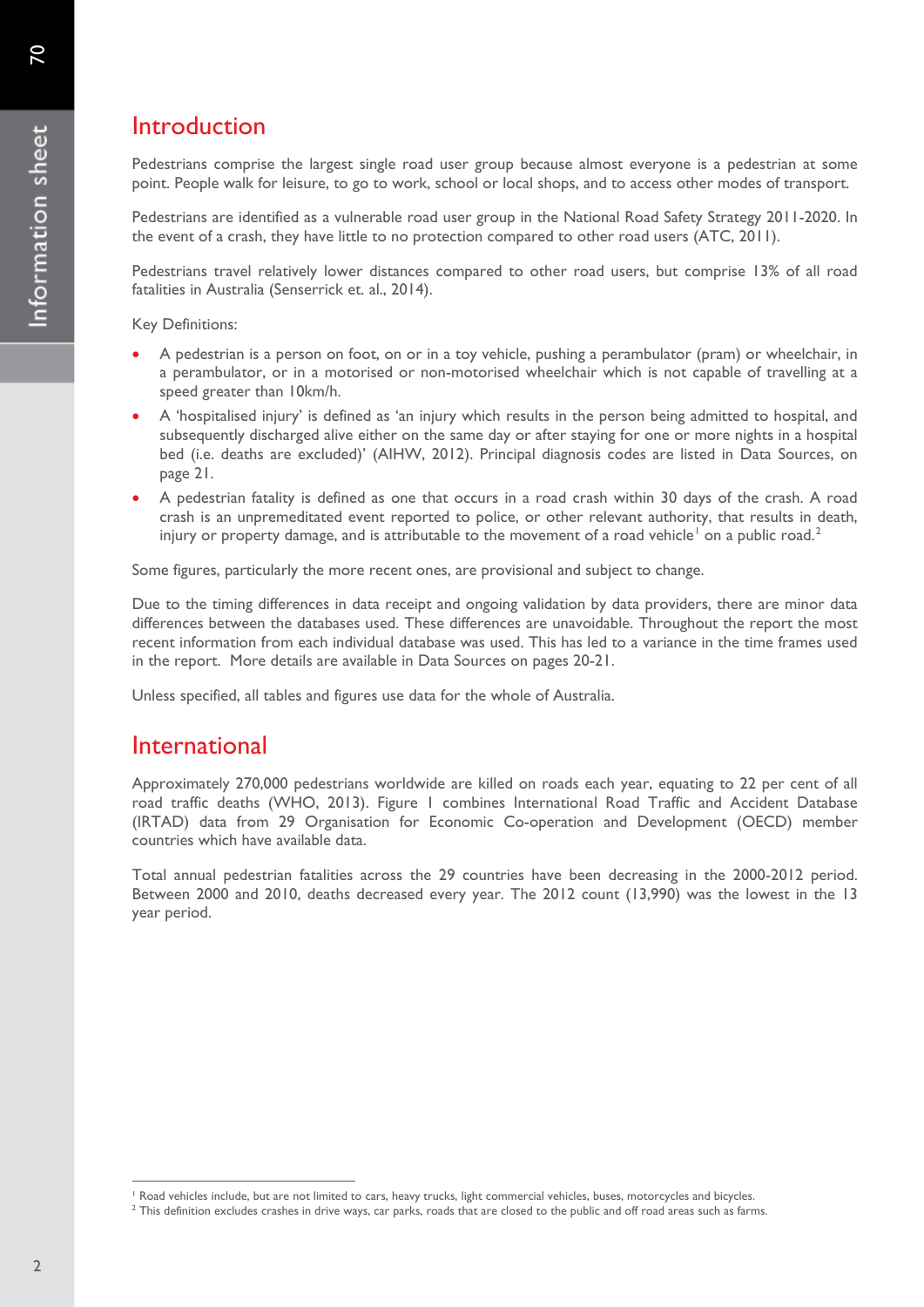



There is high variance in pedestrian fatalities as a percentage of all road fatalities between different OECD countries, as shown in Figure 2.

- In 2013, the percentage ranged from 6.7 per cent for Iceland to 38.9 per cent for Korea.
- In the same year, pedestrian fatalities in Australia comprised a total of 13.7 per cent of all road fatalities. See Figure 4 for more information.

Figure 2 Pedestrian fatalities as a percentage of all road fatalities, 18 OECD countries, 2013



Source: IRTAD

Source: IRTAD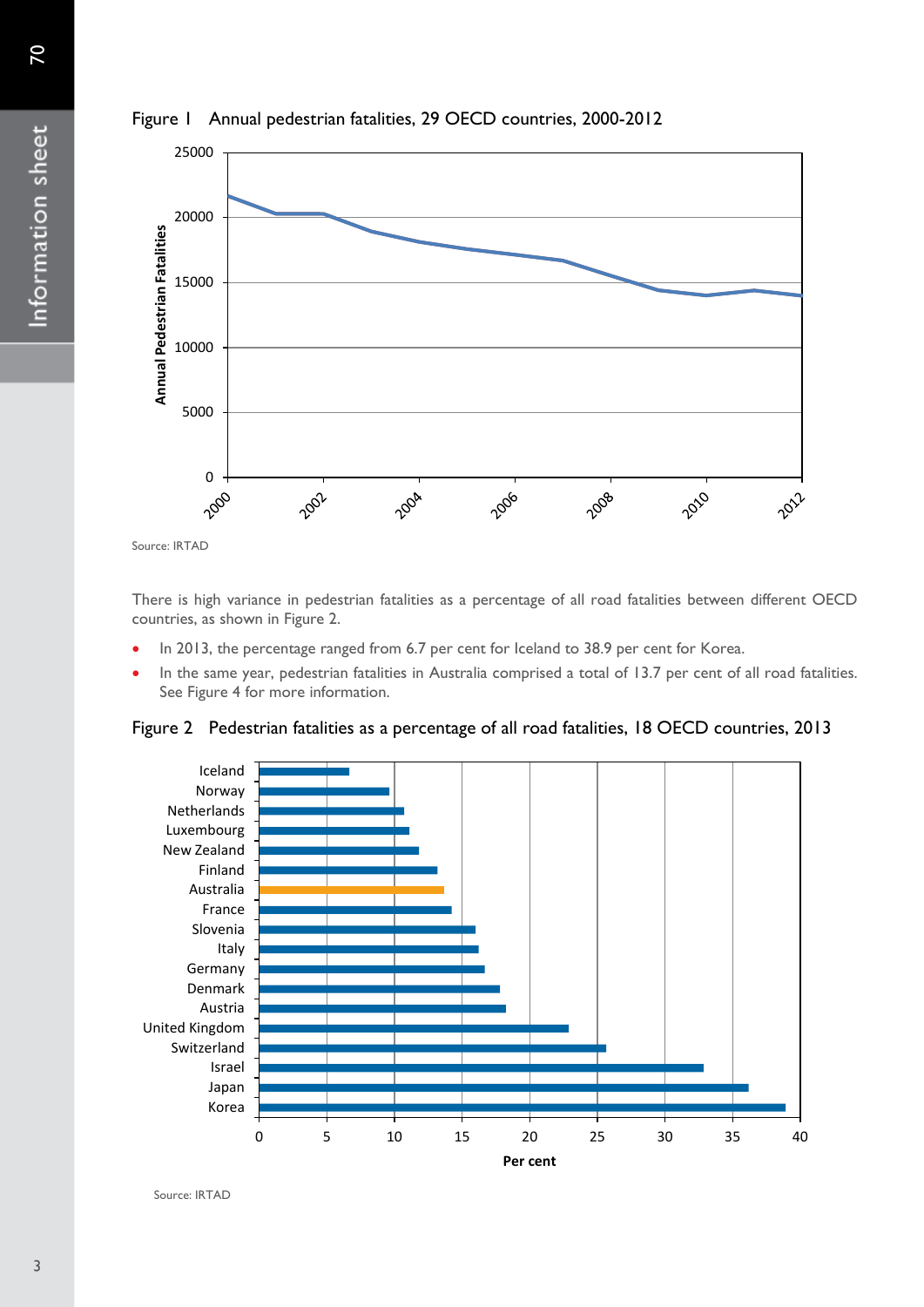## Australian context

In Australia, there has been a consistent downward trend in total road fatalities, including pedestrian fatalities. As shown in Figure 3:

- Between 1995 and 2014 total annual road fatalities decreased by 42.7 per cent.
- In the same period, annual pedestrian fatalities decreased by 61.8 per cent, from 398 fatalities in 1995 to 152 in 2014.

Figure 3 Annual road fatalities in Australia, pedestrians and total fatalities, 1995-2014



The International Transport Forum argues that the decrease in the number of pedestrian fatalities 'can obviously be linked to the important progress most countries have made in road safety, but it should also be seen as a result of a decrease in pedestrian mobility; especially among children' (ITF, 2012).

In Sydney, 'the number of children walking to school has dropped over the last four decades' (TfNSW, 2013). The frequency of walking trips and the trip time per day for residents of Sydney dropped between 1991 and 2001 (Corpuz et. al., 2005).

Between 1995 and 2014, there was a reduction of pedestrian fatalities as a percentage of all road fatalities. This reduction primarily occurred between 1995 and 2004. Since 2005, pedestrian fatalities as a percentage of all road fatalities have remained relatively stable. See Figure 4.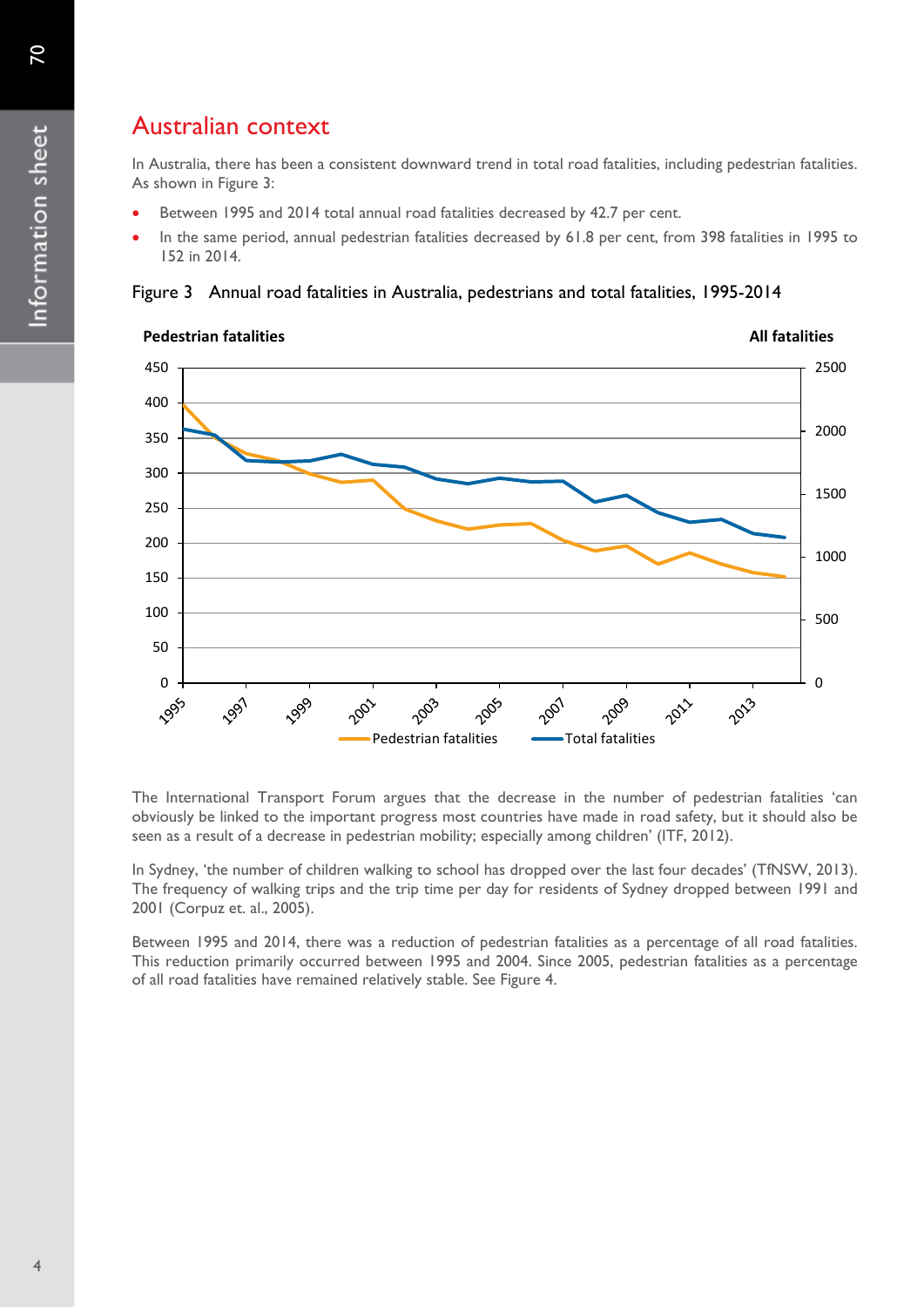



Figure 5 shows road fatalities by road user type. Between 2010 and 2014:

- Drivers were the most represented road user group in terms of fatalities, comprising 47% of all road fatalities.
- Pedestrian fatalities were less common than all other road user groups except for cyclists.



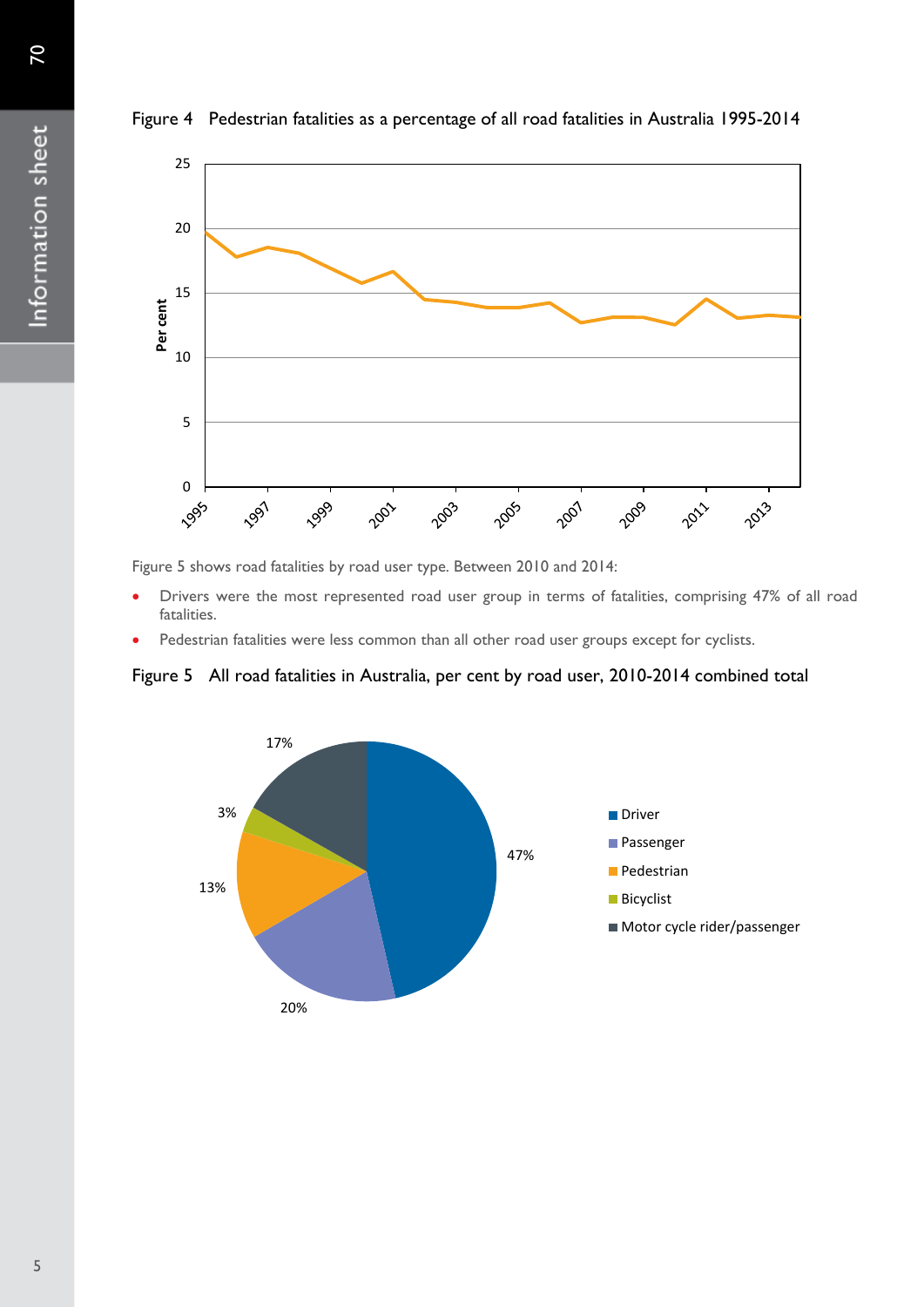Jurisdictional pedestrian fatality counts and rates per population are presented in Figures 6 and 7 respectively:

- In both 2005-2007 and 2012-2014, NSW had the highest pedestrian fatality count.
- All jurisdictions except for Western Australia and Tasmania had a decrease in pedestrian fatalities in 2012-2014 compared to 2005-2007.
- The Northern Territory had the highest fatality rate in both years, with 5.41 and 3.73 fatalities per 100,000 people in 2005-2007 and 2012-2014 respectively.
- While the fatality count for Western Australia increased during this period, the rate stayed the same with 0.94 fatalities per 100,000 people in both time periods.
- Tasmania was the only jurisdiction with an increase in the annual pedestrian fatality rate.

#### Figure 6 Annual pedestrian fatalities by jurisdiction, 2005-2007 and 2012-2014 (3 year totals)



Figure 7 Annual pedestrian fatality rate per 100,000 population by jurisdiction, 2005-2007 and 2012-2014 (3 year totals)

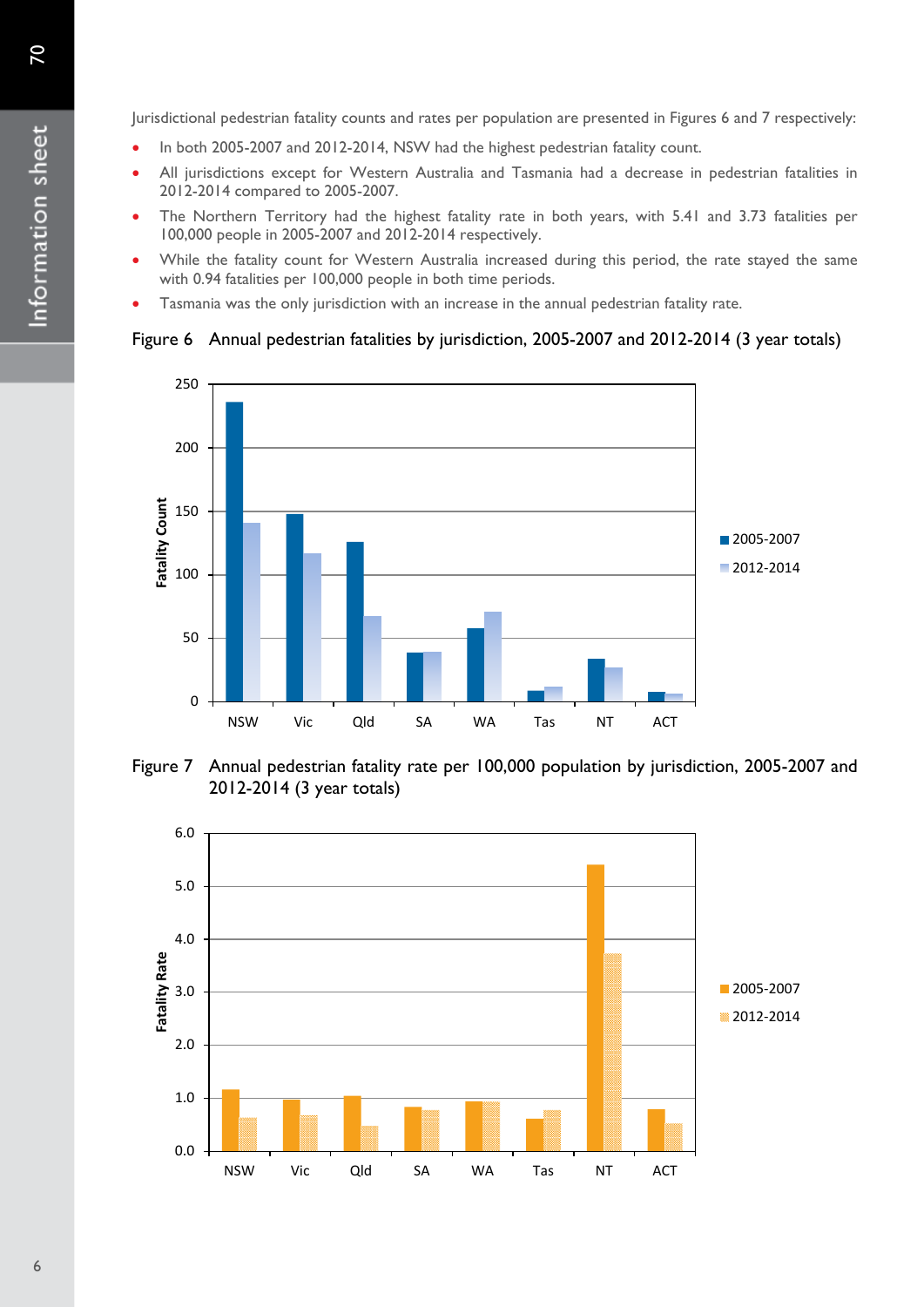Figure 8 shows annual pedestrian and hospitalised injuries in Australia over time. There is insufficient data for 2010, so it has been interpolated based on 2008-09 and 2011 figures. This data depends on hospital databases and possible self-reporting, so it is less reliable than fatality data.

Annual pedestrian hospitalised injuries have been relatively stable between 2005-06 and 2012. By contrast, total traffic hospitalised injuries increased between 2005-06 and 2008-09, and have remained relatively stable since then.

#### Figure 8 Annual pedestrian and total traffic hospitalised injuries in Australia over time, 2005-06 - 2012

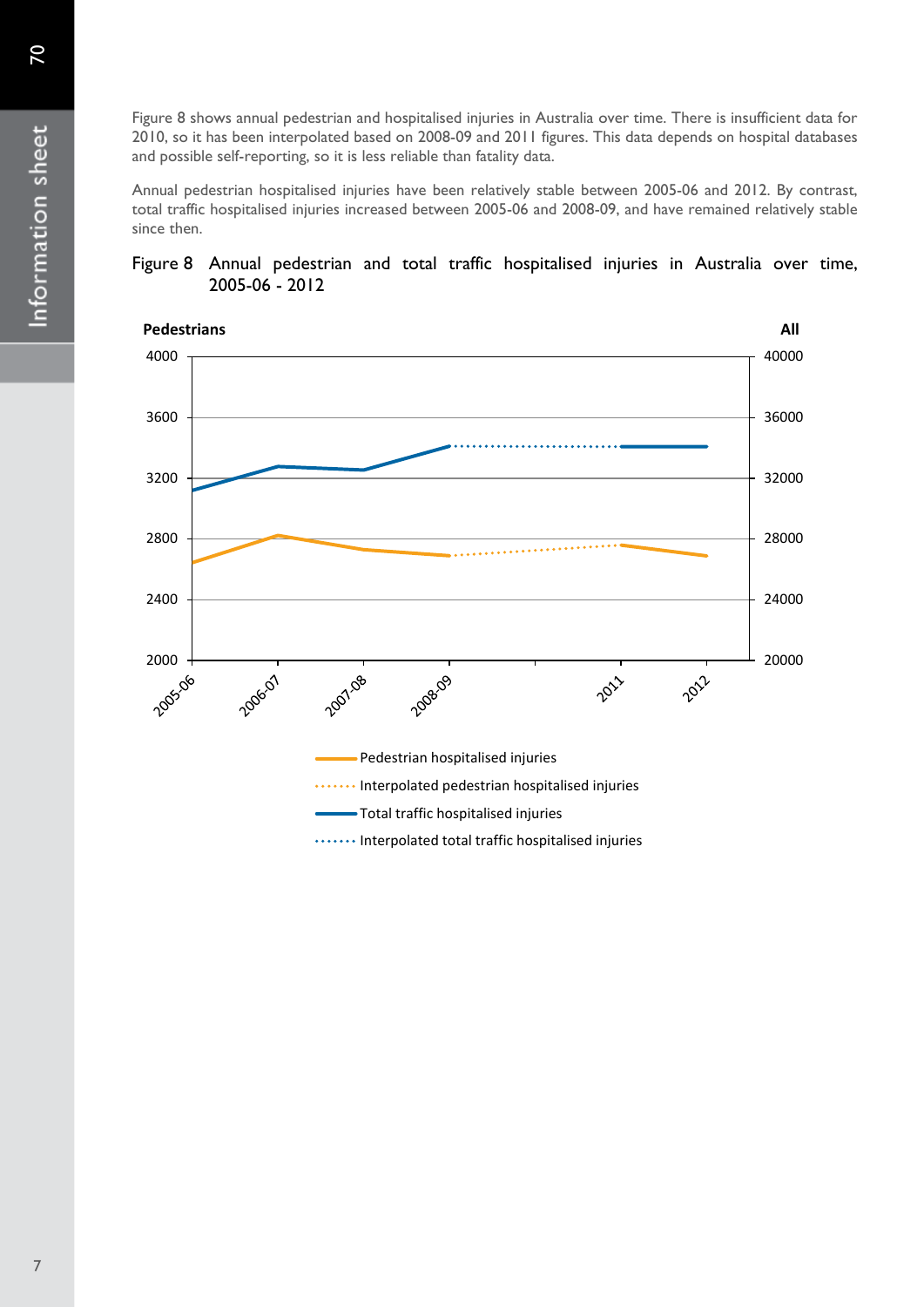# Age

Table 1 shows the distribution of pedestrian fatalities by age group between 2005 and 2014.

In this period, the 0 to 16 age group had the lowest number of total pedestrian fatalities and the 40 to 64 age group had the highest.

|      | 0 to 16 | 17 to 25 | 26 to 39       | 40 to 64 | 65 to 74 | $75+$ | Total |
|------|---------|----------|----------------|----------|----------|-------|-------|
| 2005 | 20      | 39       | 4 <sub>1</sub> | 49       | 23       | 53    | 226   |
| 2006 | 31      | 24       | 45             | 58       | 25       | 44    | 228   |
| 2007 | 18      | 29       | 39             | 66       | 15       | 37    | 204   |
| 2008 | 3       | 34       | 34             | 45       | 21       | 42    | 189   |
| 2009 | 18      | 25       | 42             | 54       | 20       | 37    | 196   |
| 2010 | 15      | 34       | 30             | 48       | 15       | 28    | 170   |
| 2011 | 4       | 21       | 32             | 55       | 18       | 46    | 186   |
| 2012 | 15      | 24       | 29             | 46       | 9        | 37    | 170   |
| 2013 | 3       | 16       | 21             | 43       | 22       | 43    | 158   |
| 2014 | 17      | 20       | 23             | 44       | 3        | 35    | 152   |

#### Table 1 Pedestrian fatalities by age group, 2005-2014

The population within the age groups varies considerably so looking at the rates per 100,000 people, which are shown in Table 2, gives a clearer picture:

- Pedestrians aged 75 and older have the highest pedestrian fatality rate of any age group.
- Over the 10 year period examined, pedestrians aged 75 and older were been between 1.7 and 3.4 times more likely than the next closest age group to be fatally injured.
- Between 2005 and 2014, the 0 to 16 age group consistently had the lowest pedestrian fatality rate.

|      | 0 to 16 | 17 to 25 | 26 to 39 | 40 to 64 | 65 to 74    | $75+$ | Total |
|------|---------|----------|----------|----------|-------------|-------|-------|
| 2005 | 0.44    | 1.55     | 1.01     | 0.76     | 1.67        | 4.28  | 1.12  |
| 2006 | 0.68    | 0.94     | 1.10     | 0.88     | <b>1.79</b> | 3.47  | .  .  |
| 2007 | 0.39    | 1.10     | 0.94     | 0.99     | 1.04        | 2.86  | 0.98  |
| 2008 | 0.28    | 1.25     | 0.80     | 0.66     | .4          | 3.18  | 0.89  |
| 2009 | 0.38    | 0.89     | 0.97     | 0.78     | 1.29        | 2.75  | 0.90  |
| 2010 | 0.31    | 1.20     | 0.68     | 0.68     | 0.93        | 2.04  | 0.77  |
| 2011 | 0.29    | 0.74     | 0.72     | 0.77     | 1.07        | 3.27  | 0.83  |
| 2012 | 0.31    | 0.84     | 0.64     | 0.63     | 1.07        | 2.57  | 0.75  |
| 2013 | 0.26    | 0.56     | 0.46     | 0.58     | 1.18        | 2.92  | 0.68  |
| 2014 | 0.34    | 0.69     | 0.49     | 0.59     | 0.67        | 2.31  | 0.65  |
|      |         |          |          |          |             |       |       |

### Table 2 Pedestrian fatality rate by age per 100,000 people, 2005-2014

Table 3 shows the age distribution of pedestrian hospitalised injuries in 2011 and 2012, as well as the rates of hospitalised injuries by 100,000 people in terms of age group.

- In these years, the 65 to 74 age group had the lowest number of hospitalised injuries as pedestrians, and the 40 to 64 age group had the highest number.
- As with fatalities, pedestrians aged 75 and over were far more likely to have a hospitalised injury than any other age group.
- People aged 40 to 64 had the lowest rate of hospitalised injury in both years.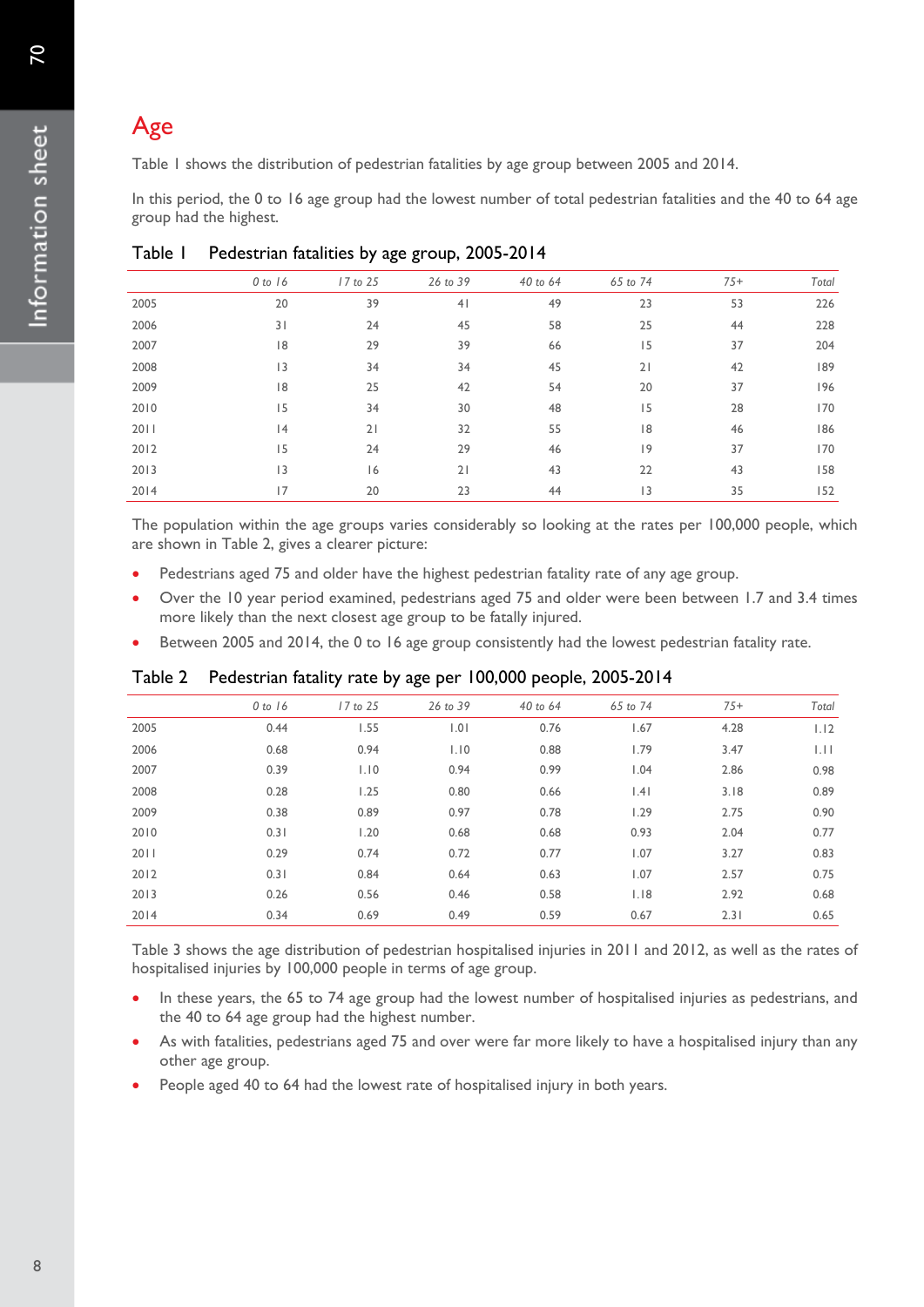|       |      | $\frac{1}{2}$ attempt too, over people, $\frac{1}{2}$ |              |          |          |          |       |       |
|-------|------|-------------------------------------------------------|--------------|----------|----------|----------|-------|-------|
|       |      | 0 to 16                                               | $17$ to $25$ | 26 to 39 | 40 to 64 | 65 to 74 | $75+$ | Total |
| Count | 2011 | 537                                                   | 532          | 468      | 632      | 232      | 359   | 2760  |
|       | 2012 | 457                                                   | 502          | 514      | 643      | 211      | 362   | 2689  |
| Rate  | 2011 | $  \cdot   \cdot   7$                                 | 18.83        | 10.55    | 8.80     | 13.79    | 25.53 | 12.35 |
|       | 2012 | 9.38                                                  | 17.63        | 11.40    | 8.83     | 11.86    | 25.16 | 1.83  |

### Table 3 Pedestrian hospitalised injuries by age group, total hospital injuries and hospitalised injury rate per 100,000 people, 2011-2012

The finding that pedestrians aged over 75 are most likely to be hospitalised or fatally injured is consistent with literature from both Australia and overseas.

The International Transport Forum (ITF) states 'in all countries, senior pedestrians (over 65 years of age) are the most at risk. In OECD countries, the 65+ age group represents 13-20 per cent of the population but they comprise more than 50 per cent of pedestrian fatalities' (ITF, 2012).

A number of reasons have been proposed to explain the overrepresentation of older pedestrians in hospitalised injury and fatality counts. Older pedestrians sometimes have 'reduced ability to deal with complex traffic situations and slower walking speed' (Oxley et. al., 2005). Due to increased fragility as part of the ageing process, older pedestrians are also 'less likely to survive the trauma associated with a road crash' than younger people (Department of Infrastructure (Victoria), 2007).

## Sex

Figure 9 shows the number of pedestrian fatalities between 2005 and 2014 by sex.

- Both male and female deaths have been trending down.
- Consistently, more male pedestrians are fatally injured than female pedestrians.

Figure 9 Frequency of pedestrian fatalities by sex, 2005-2014



This observed difference in fatalities by sex is consistent with worldwide trends. Across 29 OECD countries between 2000 and 2013, male pedestrian fatalities accounted for 71.9 per cent of total pedestrian fatalities (BITRE analysis of IRTAD).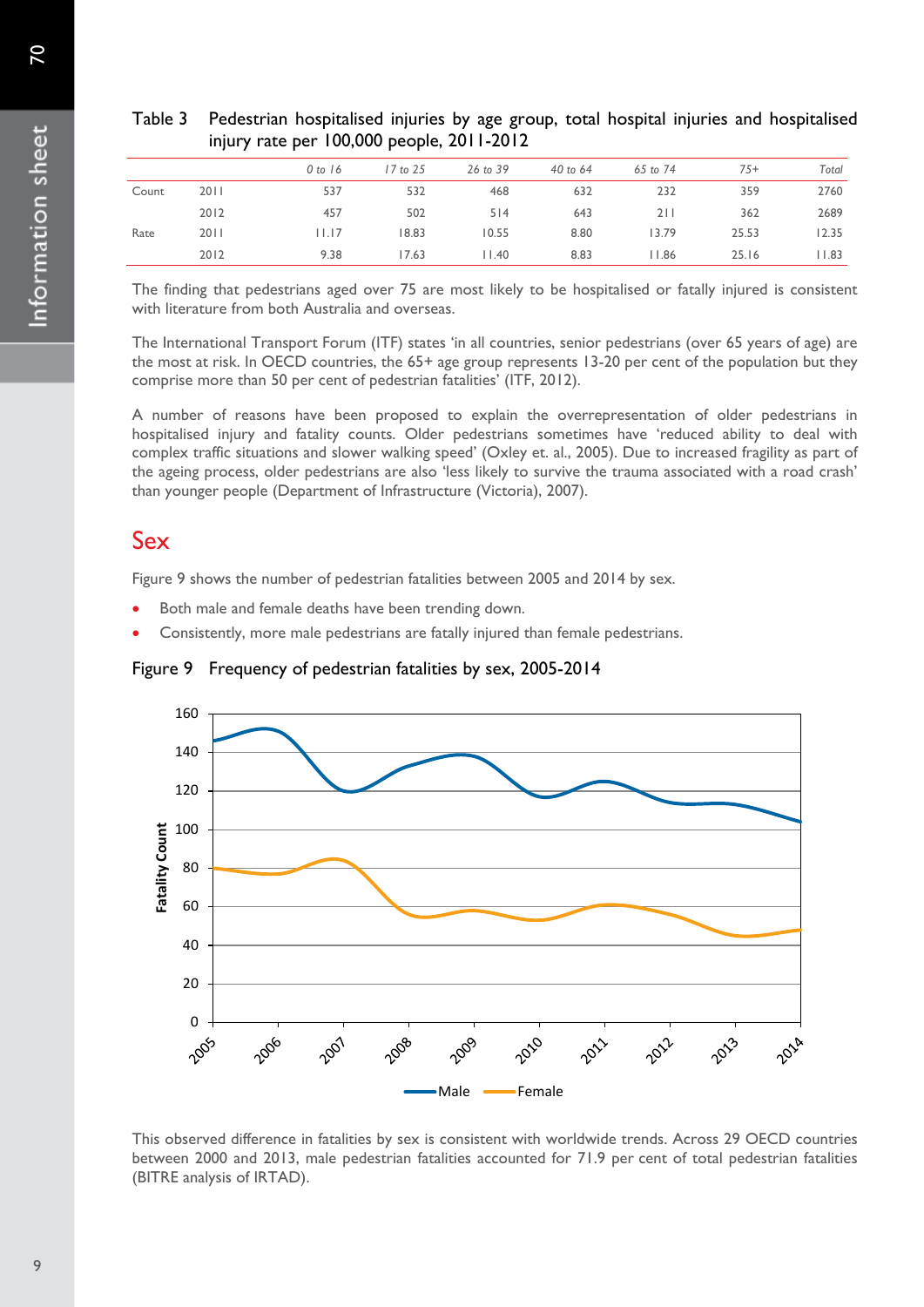Table 4 shows that this trend of more male pedestrians being killed than female pedestrians is also consistent in terms of rates by sex per 100,000 people.

In every year between 2008 and 2014, the pedestrian fatality rate for males was more than twice the rate for females.

|      | Male | Female | Total       |
|------|------|--------|-------------|
| 2005 | 1.46 | 0.79   | 1.12        |
| 2006 | 1.49 | 0.75   | $  \cdot  $ |
| 2007 | 1.16 | 0.80   | 0.98        |
| 2008 | 1.26 | 0.52   | 0.89        |
| 2009 | 1.28 | 0.53   | 0.90        |
| 2010 | 1.07 | 0.48   | 0.77        |
| 2011 | 1.12 | 0.54   | 0.83        |
| 2012 | 1.01 | 0.49   | 0.75        |
| 2013 | 0.98 | 0.39   | 0.68        |
| 2014 | 0.89 | 0.41   | 0.65        |

#### Table 4 Pedestrian fatality rate by sex per 100,000 people, 2005-2014

Figure 10 shows pedestrian fatalities by sex between 2010 and 2014 broken up into different age groups.

For all age groups, males were more likely to be fatally injured.

The difference between the percentage of male and female pedestrians involved in fatal crashes varied between age groups. Between 2010 and 2014:

- In each of the three younger age groups, male fatalities represented over 75 per cent of the total fatalities.
- In the three older age groups, male fatalities were less overrepresented, with the 65 to 74 age group having the most even male/female split.



#### Figure 10 Pedestrian fatalities by age and sex, percent, 2010-2014 combined total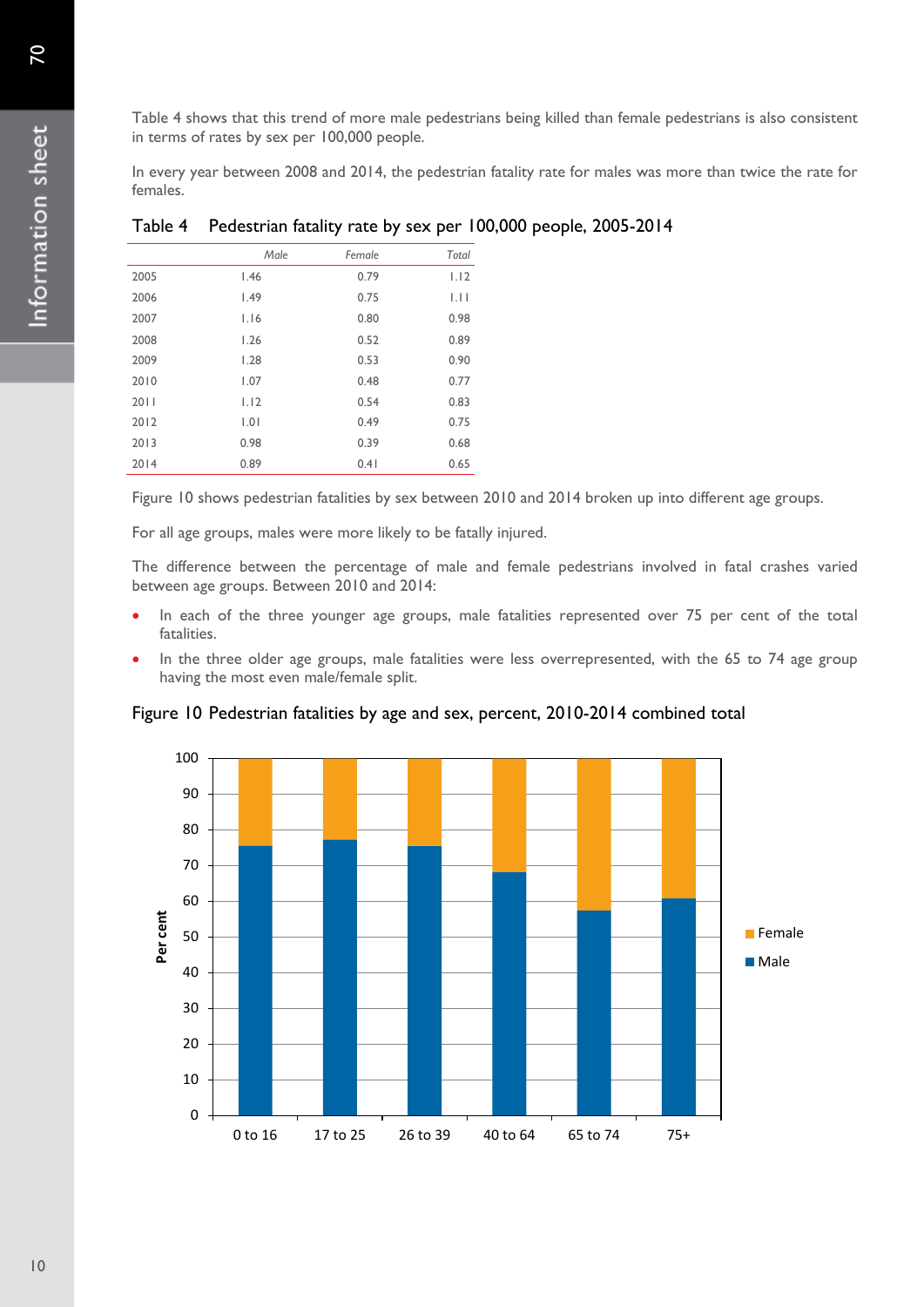- For the 0-64 age groups, males were more likely to be hospitalised; however, the difference by sex is lower than for fatal injuries.
- In the 65 and older age groups, females accounted for over 55 per cent of pedestrian hospitalised injuries.





### Location

Figure 12 shows the location of crashes that involved a pedestrian fatality between 2009 and 2013. Remoteness areas used are consistent with the Australian Statistical Geography Standard – Remoteness Structure (ABS, 2011).

There is a correlation between population size and the number of fatal pedestrian crashes. Areas with larger populations had a higher number of crashes. Major cities of Australia had 538 fatal crashes, while very remote Australia had only 24 crashes.

With rate by population, the inverse was true: the larger the population of an area, the lower the rate of crashes involving a pedestrian fatality per 100,000 people. Major cities had the lowest rate with 0.69 crashes per 100,000 people, and very remote Australia had the highest rate with 2.39 crashes per 100,000 people.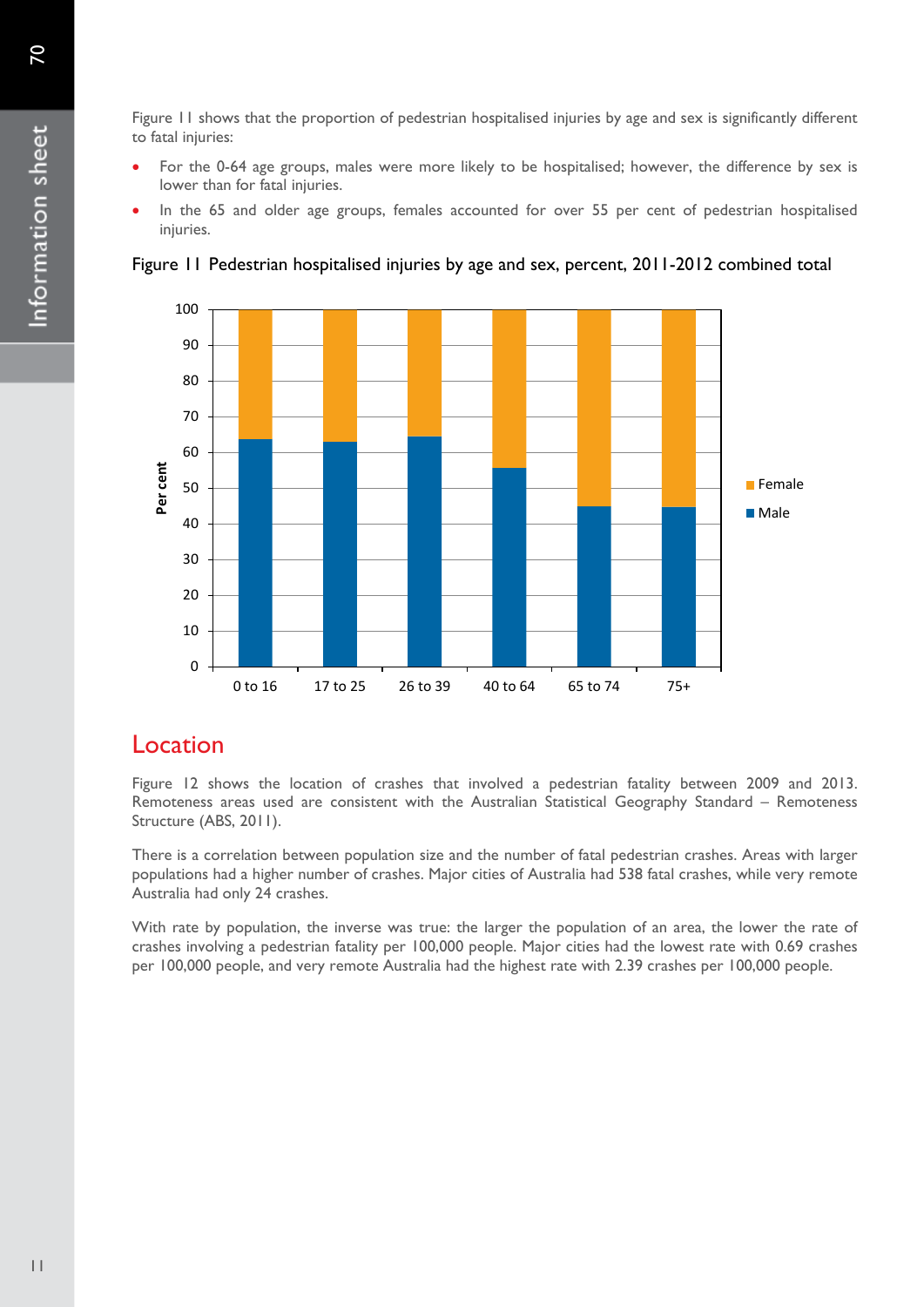



Figure 13 shows whether crashes involving a pedestrian fatality occurred at an intersection or at another location.<sup>[3](#page-11-0)</sup>

Australia

Outer Regional Remote Australia Very Remote

Australia

Inner Regional Australia

Between 2009 and 2013, 2.45 times more fatal pedestrian crashes occurred at a non-intersection location than at an intersection.

0.0

Major Cities of Australia

2.0

 $\overline{a}$ 

<span id="page-11-0"></span><sup>&</sup>lt;sup>3</sup> Intersection is defined in the Australian Road Rules as 'the area where 2 or more roads (except any road-related area) meet, and includes:<br>
a) any area of the roads where vehicles travelling on different roads might co any area of the roads where vehicles travelling on different roads might collide; and

b) the place where any slip lane between the roads meets the road into which traffic on the slip lane may turn; but does not include any road-related area' (ATC, 2012).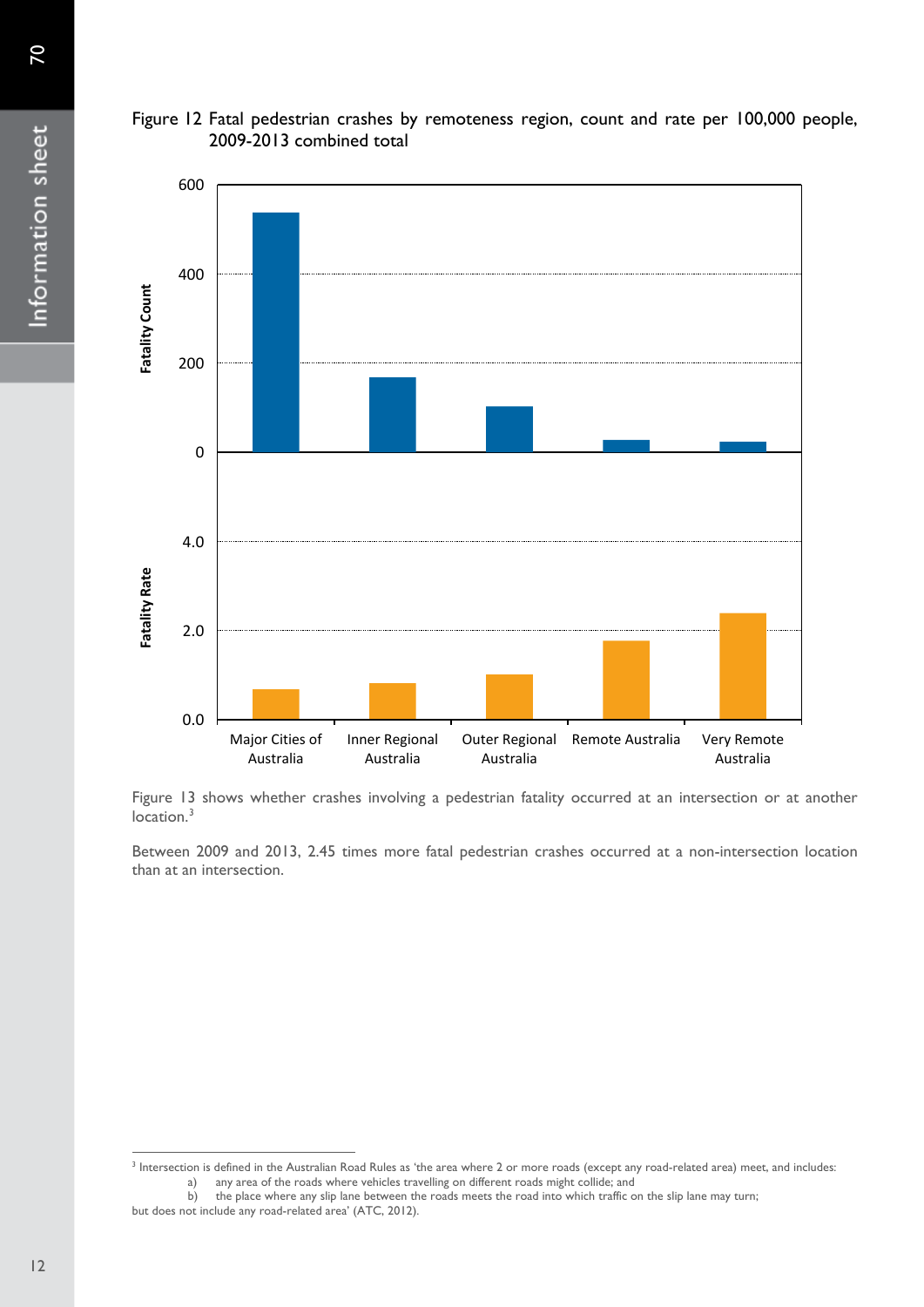

#### Figure 13 Fatal pedestrian crash location – intersection or other location, 2009-2013

## Speed limit

Table 5 shows posted speed limit at fatal pedestrian crash locations. Between 2009 and 2013:

- Over 60 per cent of crashes involving a pedestrian fatality occurred where the posted speed limit was 50 or 60km/h.
- The lowest number of crashes occurred where the speed limit was between 0 and 40km/h.
- Of the speed limit groups, the greatest reduction of fatal pedestrian crashes occurred where the posted speed limit was between 70 and 90km/h.
- Of fatally injured pedestrians in the 0-16 age group, only 5.4% of crashes occurred in the 0 to 40km/h speed zones.

|                   | $0$ to 40 km/h | $50$ km/h | $60$ km/h | 70 to 90 km/h | $100+km/h$ | Total |
|-------------------|----------------|-----------|-----------|---------------|------------|-------|
| 2009              | 0              | 54        | 60        | 48            | 24         | 186   |
| 2010              |                | 42        | 60        | 37            | 30         | 7     |
| 2011              | $\overline{0}$ | 50        | 51        | 37            | 32         | 180   |
| 2012              | 9              | 37        | 68        | 25            | 26         | 165   |
| 2013              | 5              | 51        | 48        | 28            | 26         | 158   |
| Total             | 26             | 234       | 287       | 175           | 138        | 860   |
| Per cent of total | 3.0            | 27.2      | 33.4      | 20.3          | 16.0       | 100.0 |

#### Table 5 Posted speed limit at fatal pedestrian crash, 2009-2013

Note: Table 5 refers to the posted speed limit. Data is not available for vehicle speed at time of crash.

Information sheet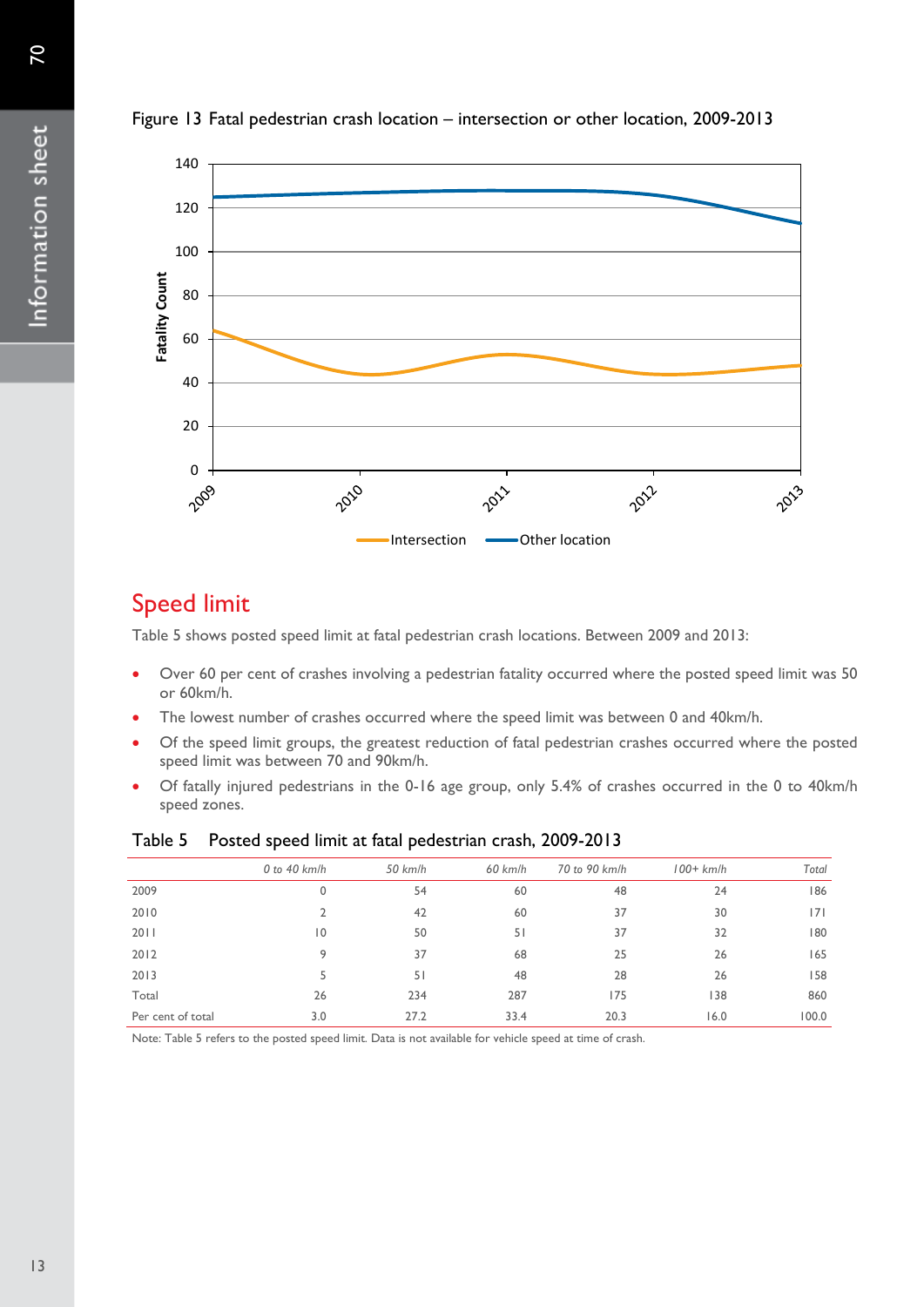## Time

Figure 14 shows the distribution of the time of crashes on weekdays and weekends. A weekend is defined as occurring between 12am Saturday and 11:59pm Sunday. In the 2010-2014 period:

- Crashes involving a pedestrian fatality peaked between 6pm and 8:59pm on weekdays, and between 12am and 2:59am on weekends.
- Crash numbers were lowest between 3am and 5:59am on weekdays, and between 12pm and 2:59pm on weekends.





Note: Proportion of crashes in each group sums to 100 per cent. That is, of the 233 crashes on weekends, 23.6 per cent occurred between the hours of 12am and 2:59am. This compares to 3.88 per cent of the 593 crashes which occurred on weekdays during this time.

Figure 15 shows the day of the week that fatal pedestrian crashes occurred. Between 2010 and 2014:

- The highest number of crashes involving a pedestrian fatality occurred on a Thursday.
- Tuesday had the lowest number of fatal pedestrian crashes.
- The number of crashes by day of the week was significantly different.<sup>[4](#page-13-0)</sup>

<span id="page-13-0"></span><sup>4</sup> The hypothesis that the proportions of crashes across each of the seven days were equal was tested using a chi-square test, and rejected at a significance level of 0.05.  $\overline{a}$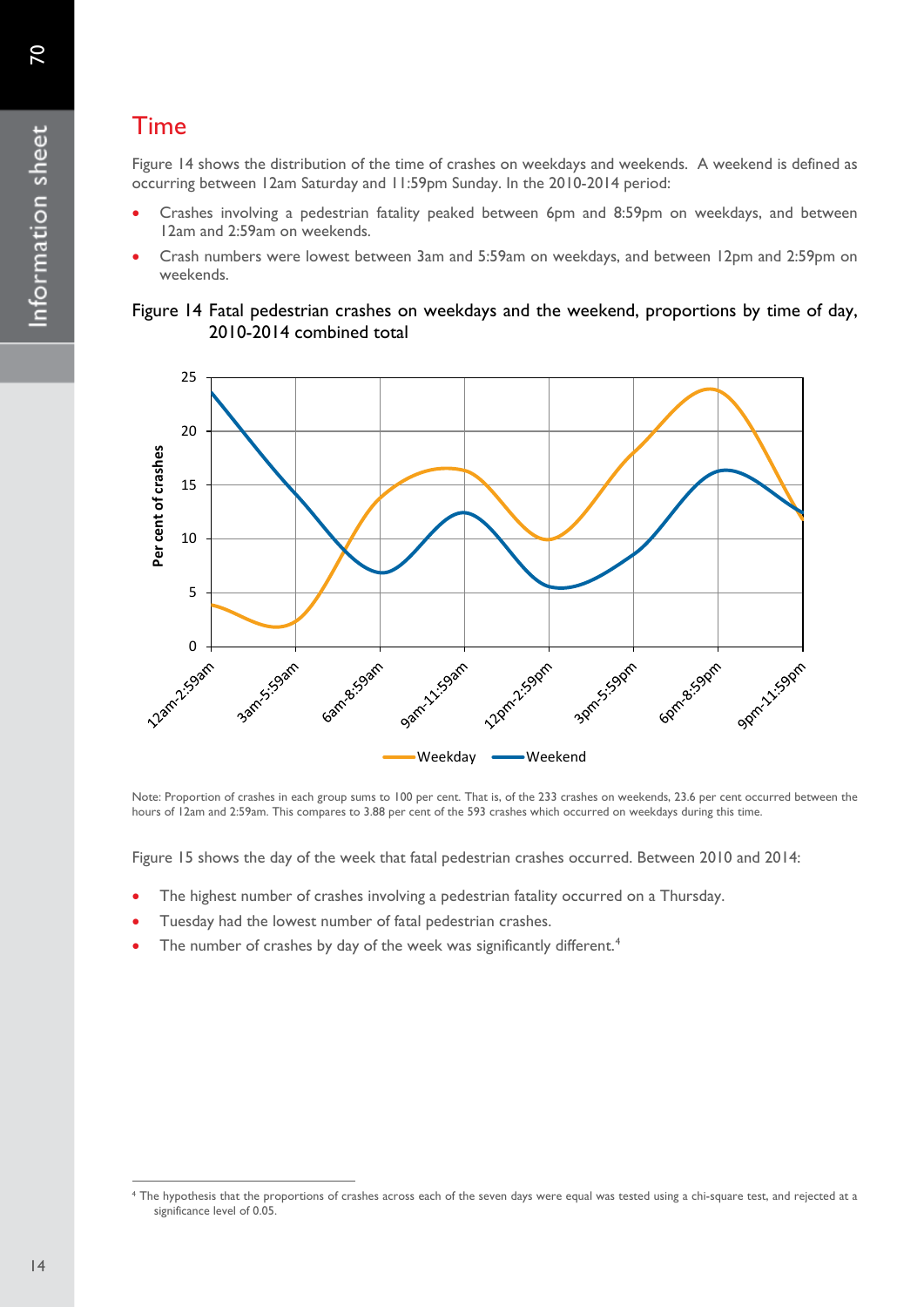

Figure 15 Fatal crashes involving a pedestrian by day of the week, 2010-2014 combined total

Figure 16 looks at pedestrian fatalities by season between 2010 and 2014. Summer is defined as occurring between December and February, autumn between March and May, winter between June and August, and spring between September and November.

- Over the 5 year period between 2010 and 2014, summer had the least fatalities, with 186. This was followed by spring, then winter and autumn had the most with 231.
- The counts of crashes by season were not significantly different.<sup>[5](#page-14-0)</sup>

Figure 16 Pedestrian fatalities per season, 2010-2014 combined total



 $\overline{a}$ 

<span id="page-14-0"></span><sup>&</sup>lt;sup>5</sup> The hypothesis that the proportions of crashes across each season were equal was tested using a chi-square test, and the data was not able to reject this hypothesis.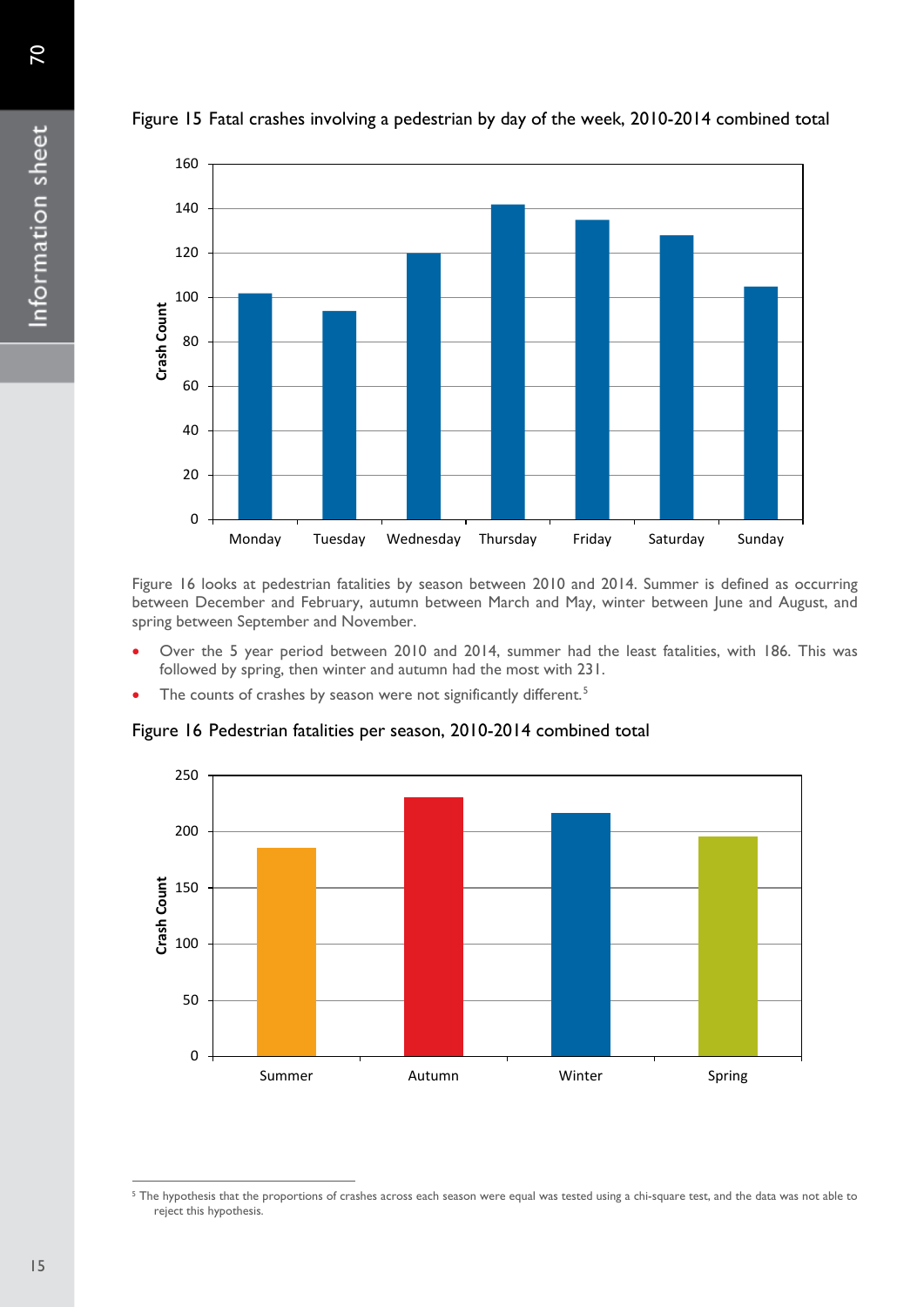70

Table 6 shows the time of day that pedestrian fatalities occurred within each age group between 2010 and 2014.

There was a large difference in when pedestrian fatalities occurred between the different age groups:

- For the 0 to 16 age group, 50 per cent all fatalities occurred in the afternoon hours between 12pm and 5:59pm compared to 27 per cent in the six-hour morning time slot of 6am-11:59am.
- 73.9 per cent of fatalities of 17 to 25 year olds occurred between 6pm and 5:59am.
- More than half of all pedestrian fatalities of people in the 75+ age group occurred between 6am and 11:59am, and only 1.1 per cent between midnight and 5:59am.

|             | 0 to 16 | 17 to 25 | 26 to 39 | 40 to $64$ | 65 to 74 | $75+$        |
|-------------|---------|----------|----------|------------|----------|--------------|
| 12am-5:59am | 5.4     | 35.7     | 26.7     | 14.8       | 8.0      | $\mathsf{L}$ |
| 6am-11:59am | 27.0    | l I.3    | 14. l    | 20.3       | 34.5     | 50.8         |
| 12pm-5:59pm | 50.0    | 14.8     | 11.9     | 18.6       | 31.0     | 32.8         |
| 6pm-11:59pm | 17.6    | 38.3     | 47.4     | 46.2       | 26.4     | 15.3         |
| Total       | 100.0   | 100.0    | 100.0    | 100.0      | 100.0    | 100.0        |

#### Table 6 Percent of pedestrian fatalities by age by time of day, 2010-2014 combined total

Figure 17 shows the distribution of crashes on weekdays and weekends for the different age groups. Between 2010 and 2014:

- Just over 50 per cent of fatalities of 17 to 25 year olds occurred on a weekend.
- For people aged 75 and over, the weekend days had the lowest number of fatalities, with only 26 of 189 pedestrian fatalities occurring on a Saturday or Sunday.

#### Figure 17 Pedestrian fatalities, per cent on weekday or weekend by age, 2010-2014 combined total



Figure 18 shows the time of day of crashes involving a pedestrian fatality by location. The data for inner regional and outer regional, and remote and very remote locations has been combined to produce a graph with less statistical noise. Between 2009 and 2013:

- Major cities experienced the lowest number of crashes between midnight and 5:59am, and 12pm to 2:59pm. The most common time of day for crashes in major cities was between 3pm and 8:59pm.
- Regional locations experienced a peak of crashes between 6pm and 8:59pm.
- For remote and very remote locations, the number of crashes peaked between 6pm and 2:59am.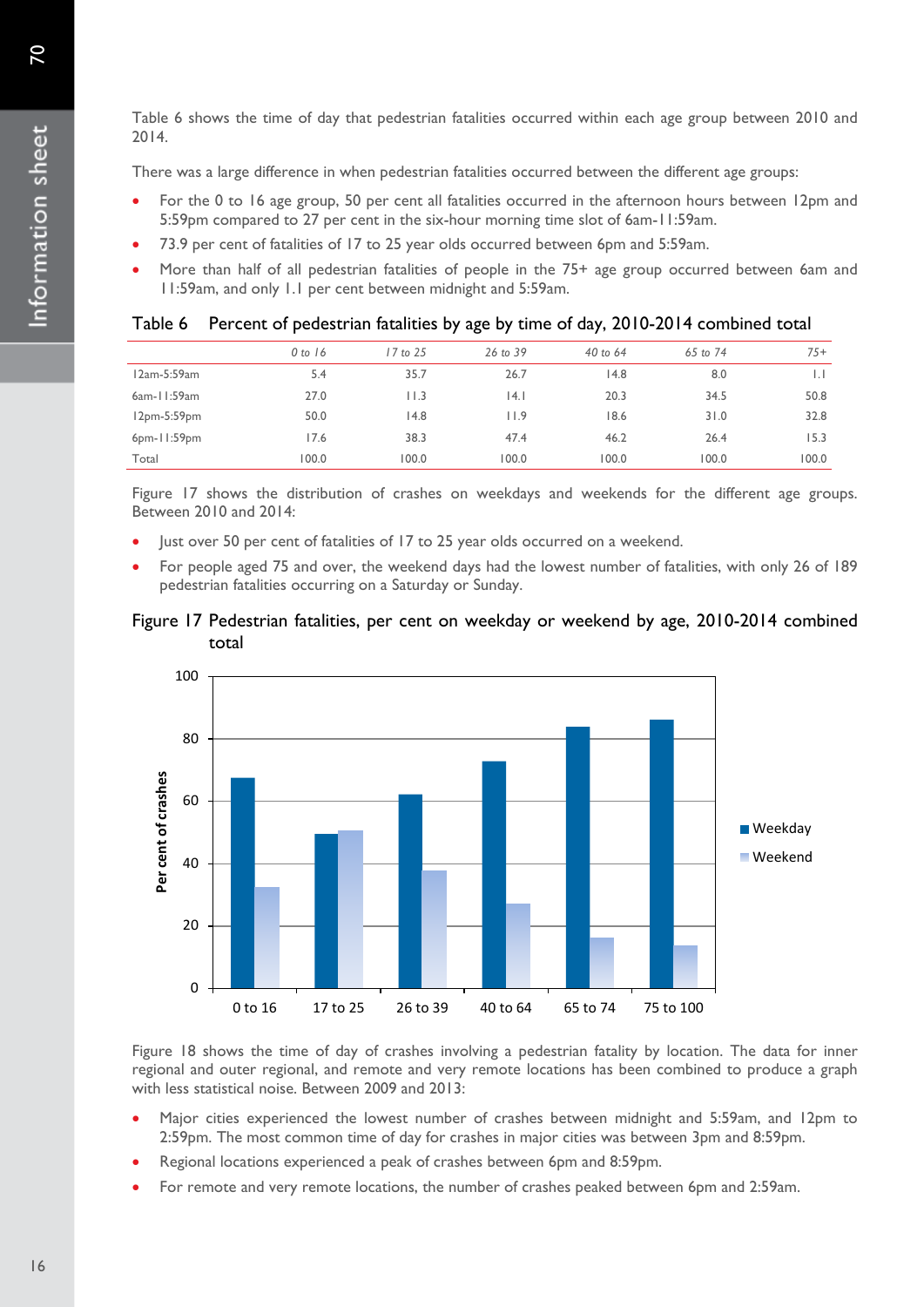

### Figure 18 Time of day of crashes involving a pedestrian fatality by location, 2009-2013 combined total

# Type of vehicle

Figure 19 shows the vehicles involved in fatal pedestrian crashes. Between 2009 and 2013:

- 75.8 per cent of fatal pedestrian crashes involved one or more passenger cars and/or light commercial vehicles (LCVs)
- The next most common crash type involved only heavy trucks.
- 7 per cent of crashes involved a combination of different vehicle types, or the vehicle types involved were unknown.
- Buses, pedal cycles and motorcycles were involved in less than 5 per cent of all fatal pedestrian crashes.

### Figure 19 Vehicles involved in fatal pedestrian crashes, 2009-2013 combined total

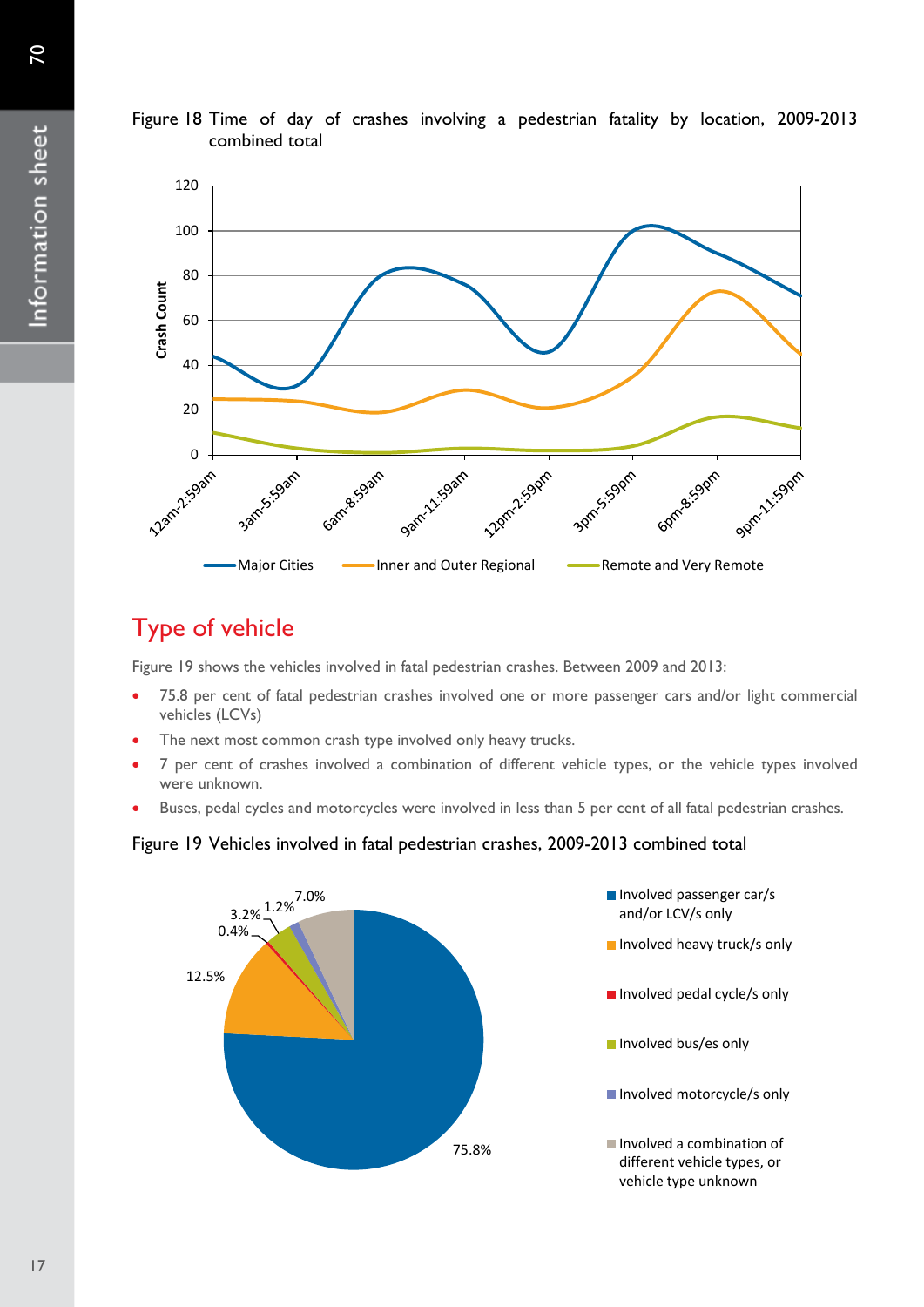Table 7 examines the vehicle types involved in fatal pedestrian crashes between 2009 and 2013 by their location:

- Crashes involving only pedal cycles occurred only in major cities.
- No bus or motorcycle only crashes occurred in very remote areas.
- Only 58.3 per cent of crashes involving only one or more heavy trucks occurred in major cities the lowest of any single known vehicle type in major cities.

### Table 7 Remoteness regions by different types of vehicles involved, per cent of fatal pedestrian crashes, 2009-2013 combined total

|                | Passenger car and<br>LCVs only | Heavy truck/s only | Bus/es only | Motorcycle/s only | Pedal cycle/s only | Combination/<br>unknown |
|----------------|--------------------------------|--------------------|-------------|-------------------|--------------------|-------------------------|
| Major Cities   | 64.7                           | 58.3               | 66.7        | 70                | 100                | 56.4                    |
| Inner Regional | 19.3                           | 14.6               | 18.5        | $\overline{0}$    | 0                  | 18.2                    |
| Outer Regional | 10.3                           | 18.4               | 14.8        | $\overline{0}$    | 0                  | 16.4                    |
| Remote         | 3.2                            | 3.9                | 0           | $ 0\rangle$       | 0                  | 3.6                     |
| Very Remote    | 2.5                            | 4.9                | 0           | $\mathbf 0$       | 0                  | 5.5                     |
| Total          | 100.0                          | 100.0              | 100.0       | 100.0             | 100.0              | 100.0                   |
| Crash Count    | 631                            | 103                | 27          | $\overline{0}$    |                    | 55                      |

# **Operator**

Figure 20 shows the difference in younger and older driver involvement in crashes involving a pedestrian and all road crashes. An older driver is a driver aged 65 or older. A younger driver is aged between 17 and 25. Between 2009 and 2013:

- 20.4 per cent of fatal pedestrian crashes involved younger drivers, and 8.4 per cent involved older drivers.
- Fatal pedestrian crashes differed greatly from fatal crashes overall. Total fatal crashes had a higher proportion of younger and older driver involvement, with only 57 per cent having neither younger nor older driver involvement. This is compared to 71 per cent of pedestrian crashes.

#### Figure 20 Younger driver and older driver involvement in fatal pedestrian crashes and all fatal crashes, 2009-2013 combined total

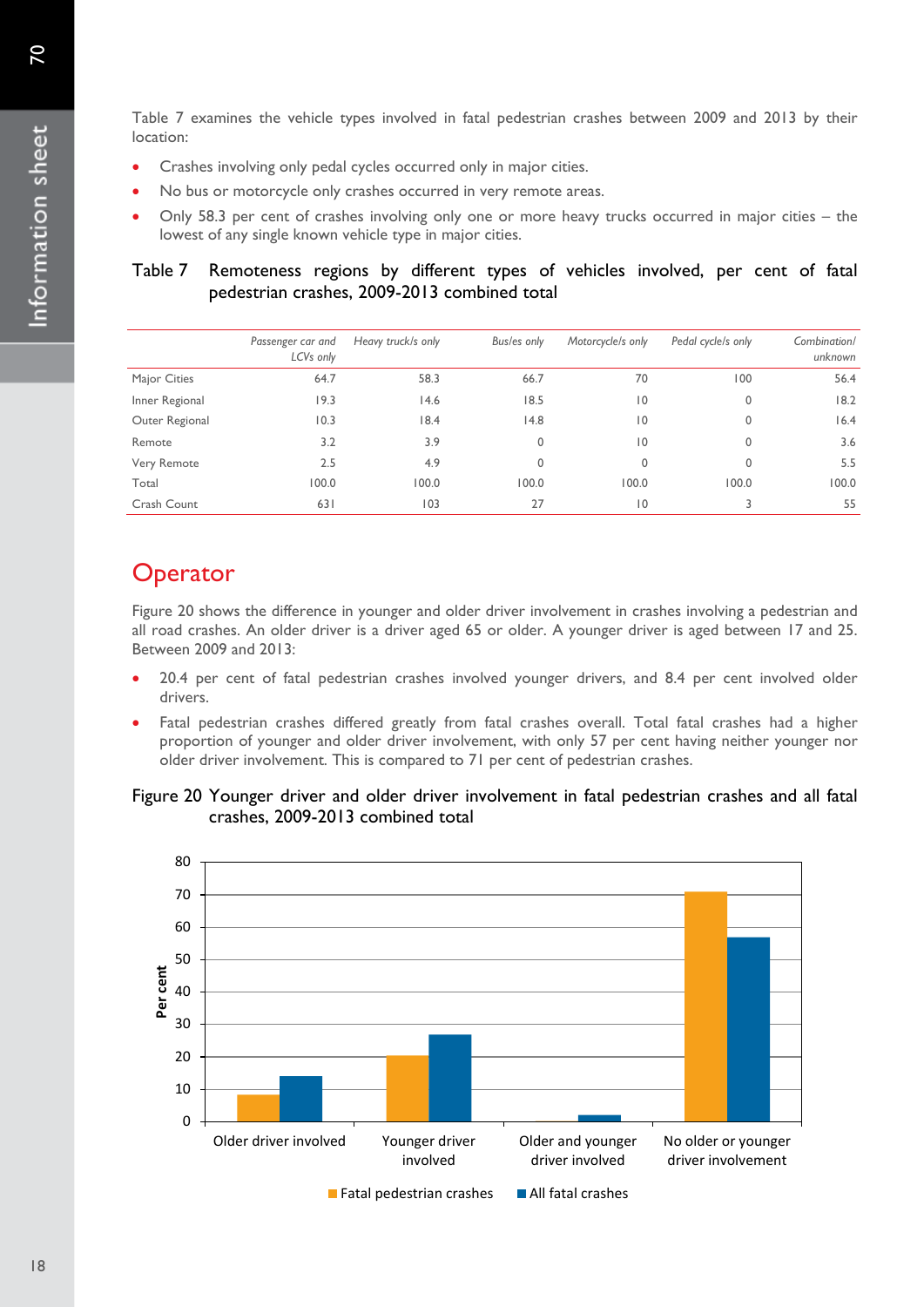# Areas for further research

The Bureau of Infrastructure, Transport and Regional Economics (BITRE) doesn't collect data on the following factors, but previous research has found that they have relevance to pedestrian crashes and fatalities. They would benefit from further research.

#### **Indigeneity and ethnicity**

A person's Indigenous status isn't recorded in BITRE crash databases. Research from the Australian Institute of Health and Welfare (AIHW) found that 'the rate of fatal injury as a pedestrian was more than five times as high for Aboriginal and Torres Strait Islander people as for Other Australians, while the rate of serious injury as a pedestrian was almost three times as high for Aboriginal and Torres Strait Islander people as for Other Australians'[6](#page-18-0) (Henley and Harrison, 2013). Previous AIHW research also found that Indigenous pedestrians have a much greater risk than Other Australians of being killed or seriously injured in a transport accident (Berry et. al., 2007; Harrison and Berry, 2008; Henley and Harrison, 2010).

Similarly, BITRE does not collect statistics on the birth country or ethnicity of pedestrians who have been injured or killed in road crashes. Analysis of hospitalisation records in NSW found that pedestrians who were born in a non-English speaking country or a country where there is a right-hand side driving convention were at a higher risk of death and hospitalisation when compared to Australian born pedestrians, or those from a country with a left-hand side driving convention (Dobson et. al., 2004).

#### **Alcohol and other drugs**

It is likely that any alcohol and drug use amongst pedestrians is underestimated, as hospitals don't routinely take samples from injured pedestrians. Police are more interested in the BAC of drivers involved in crashes than pedestrians (Cassell et. al., 2010a). Research around Australia and overseas has indicated a clear link between alcohol and drug use and pedestrian fatalities (Cassell et. al., 2010a; Cassell et. al., 2010b; WHO 2013; TfNSW, 2014; NHTSA, 2013).

#### **Pedestrian activity and mobile device use**

There is emerging evidence that mobile phone and headphone use are involved in pedestrian crashes. Mobile devices can be a major distraction to pedestrians and can increase the risks of being fatally injured (Zeichner et. al., 2014). One study of people who had been struck by motor vehicles in New York found that 'one in five patients ages 13 to 17 were sending text messages, listening to music, or otherwise distracted by a mobile device at the time of their accident' (American College of Surgeons, 2012).

Previous research, both domestically and internationally, has found that pedestrians who are fatally injured or hospitalised are frequently crossing illegally and or/at fault (Cassel et. al., 2010a; Ulfarsson et. al., 2010; Lee and Abdel-Aty, 2005; Kučerová, et. al., 2013).

Pedestrian activity at the time of a crash, including mobile device use and fault, is not recorded in BITRE crash databases.

### Data sources

Unless stated otherwise, the fatality and fatal crash tables in this report are based on two databases: the Australian Road Deaths Database (ARDD) and the National Crash Database (NCD).

The Australian Road Deaths Database contains national road crash fatality data comprising basic demographic and crash information. Fatal crashes since 1989 are included and it is updated each month. The current data in spreadsheet format is available at <https://www.bitre.gov.au>. For this report, the March 2015 data was used.

 $\overline{a}$ 

<span id="page-18-0"></span><sup>&</sup>lt;sup>6</sup> A serious injury is defined by the AIHW as a hospitalisation case.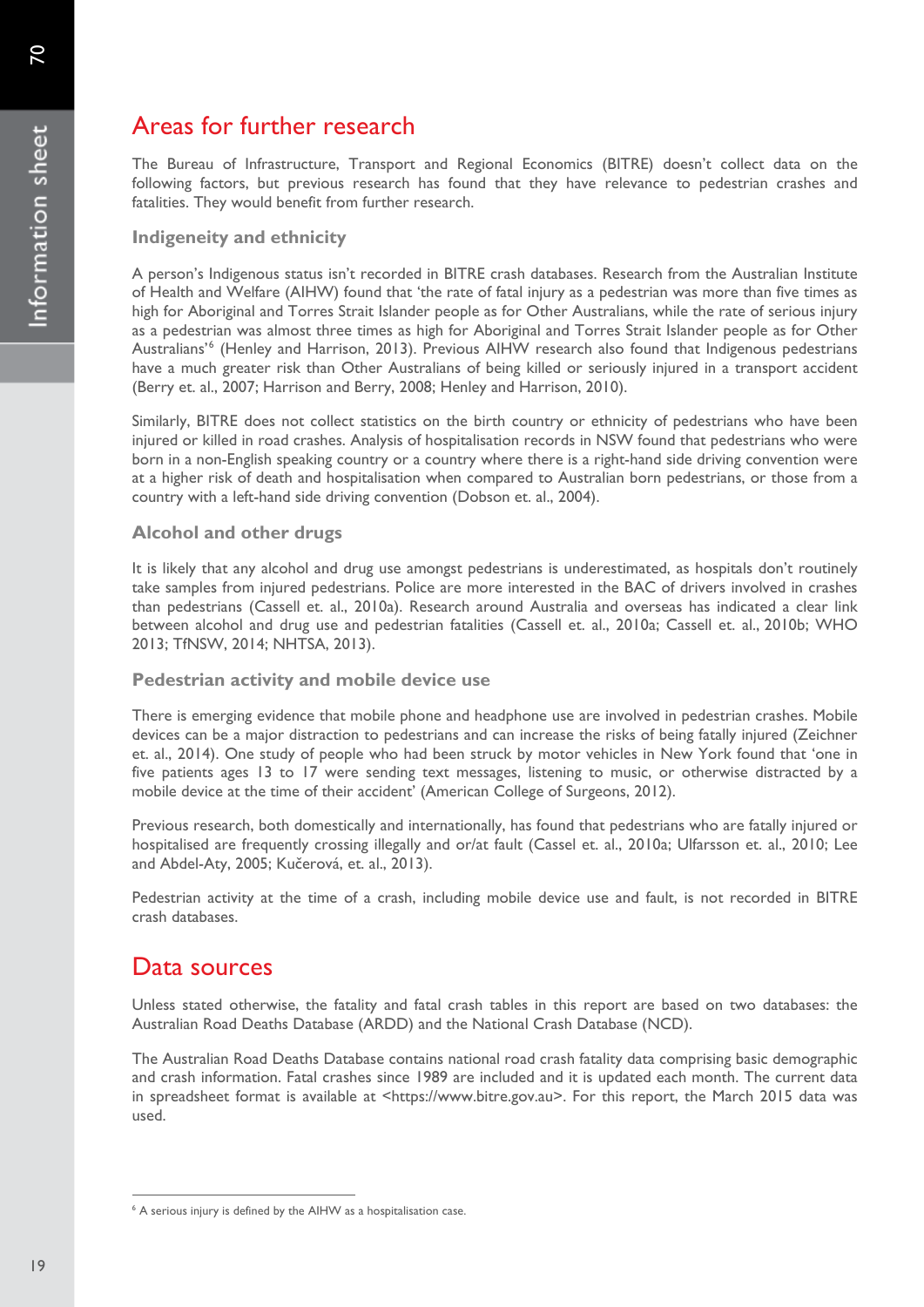The scope of the National Crash Database is national fatal and injury crashes and at present it covers the years 2008 to 2013. It is updated annually.

Due to the timing differences in data receipt and ongoing validation by data providers, there are minor data differences between the two databases.

Hospitalised tables in this report are based on AIHW data.

For hospitalised injuries, hospital cases were defined as being due to road vehicle traffic crashes if they contained a Principal diagnosis in the range S00–T98 and a first reported external cause code of: V00– V06.[1], V09.2, V09.3, V10–V18.[4,5,9], V19.[4,5,6,9], V20–V28.[4,5,9], V29.[4,5,6,9], V30–V38.[5,6,7,9], V39.[4,5,6,9], V40–V48.[5,6,7,9], V49.[4,5,6,9], V50–V58.[5,6,7,9], V59.[4,5,6,9], V60–V68.[5,6,7,9], V69.[4,5,6,9], V70–V78.[5,6,7,9], V79.[4,5,6,9], V81.1, V82.1, V82.9, V83–V86.[0,1,2,3], V87, V89.2, V89.3 (AIHW, 2008).

## Acknowledgements

The Department of Infrastructure and Regional Development gratefully acknowledges the provision of road crash data from the following government agencies:

Transport for New South Wales; Vic Roads; Queensland Department of Transport and Main Roads; Department of Planning, Transport and Infrastructure, South Australia; Western Australian Police; Department of State Growth, Tasmania; Department of Transport, Northern Territory; and Territory and Municipal Services Directorate, Australian Capital Territory.

### References

American College of Surgeons, 2012 'Pedestrian accidents are more severe for seniors and more preventable for young people: Trauma surgeons examine injury differences, supervision, and mobile device use in pedestrian collisions with motor vehicles', Press Release.

Australian Bureau of Statistics (ABS), 2011, Australian Statistical Geography Standard (ASGS): Volume 5 – Remoteness Structure, Australia, Brian Pink.

Australian Transport Council (ATC), 2011, *National Road Safety Strategy 2011-2020,* Canberra.

Australian Transport Council, 2012, *Australian Road Rules* (Cth).

Australian Institute of Health and Welfare (AIHW), unpublished, Serious injury due to land transport accidents, Australia, 2011.

AIHW, unpublished, Serious injury due to land transport accidents, Australia 2012 and 2012-13.

Berry, J. and Harrison, J., 2007, Serious injury due to land transport accidents, Australia, 2003-04, Injury research and statistics series no. 38, Cat no INJCAT107, AIHW.

Berry, J. and Harrison, J., 2008, Serious injury due to land transport accidents, Australia, 2005-6, Injury research and statistics number 42, Cat no INJACT113, AIHW.

Berry, J., Nearmy, D., and Harrison, J., 2007, Injury of Aboriginal and Torres Strait Islander people due to transport, 1999-00 to 2003-04, Injury research and statistics series no. 34, Cat no INJCAT100, AIHW.

Cassell, E., Clapperton, A., Alavi, H. and Jones, S., 2010a, 'Traffic-related pedestrian injury in Victoria (1): hospital-treated injury', *Hazard*, (71), Victorian Injury Surveillance Unit (VISU).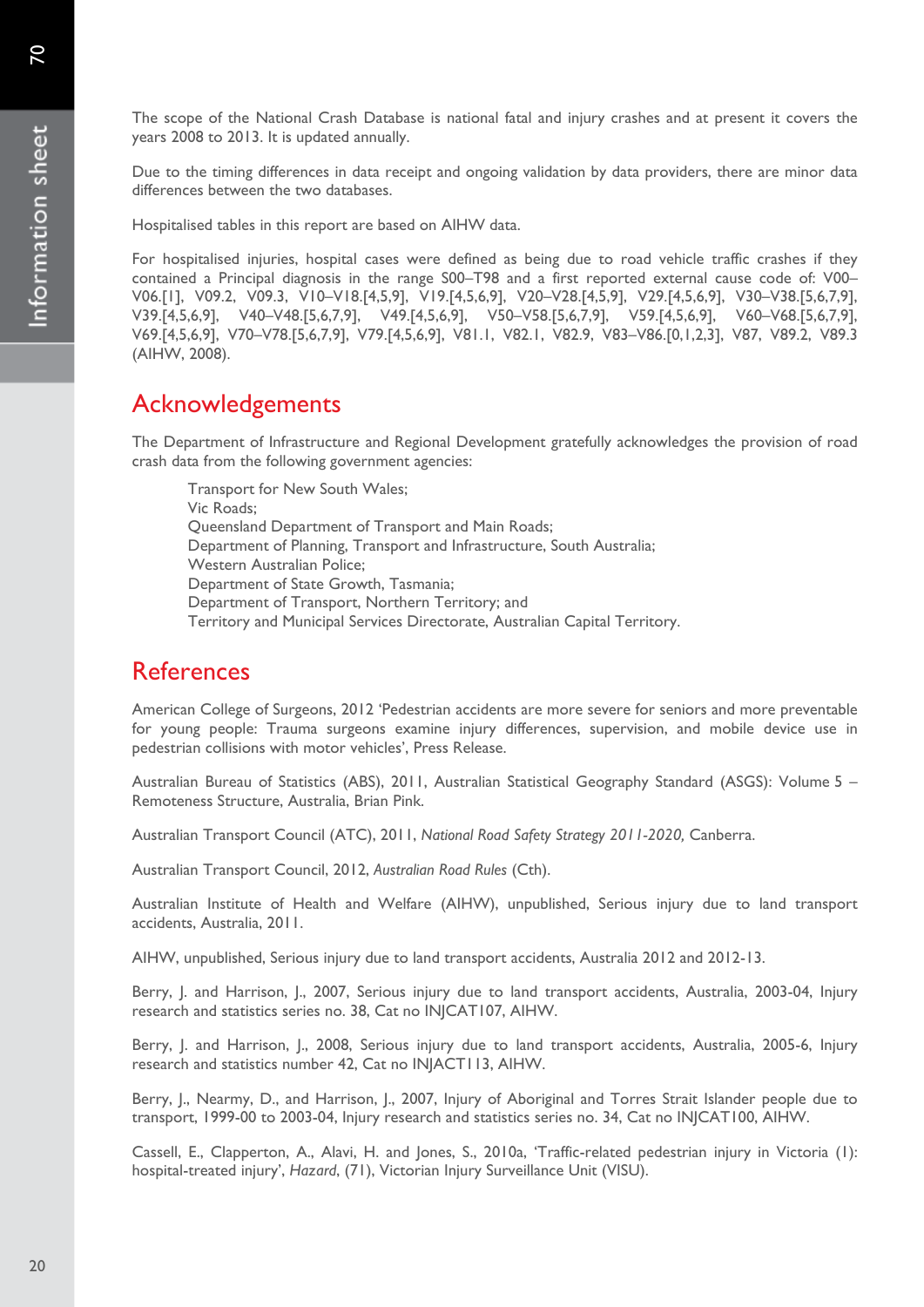Cassell, E., Kerr, E., Reid, N., Clapperton, A. and Alavi, H., 2010b, 'Traffic-related pedestrian injury in Victoria (2): Fatal injury', *Hazard,* (72), VISU.

Corpuz, G., Hay, A., and Merom, D., 2005, 'Walking for transport and health: trends in Sydney in the last decade', Australasian Transport Research Forum (28).

Department of Infrastructure (Victoria), 2007, 'Maintaining Mobility: The Transition from Driver to Non-Driver'.

Dobson, A., Smith, N., McFadden, M., Walker and Hollingworth, S., 2004, 'In Australia are people born in other countries at higher risk of road trauma than locally born people?', *Accident Analysis and Prevention* (36), 375-381pp.

Harrison, J. and Berry, J., 2008, Injury of Aboriginal and Torres Strait Islander people due to transport, 2001-02 to 2005-06, Injury research and statistics series no. 46, Cat no INJCAT 120, Adelaide: AIHW

Henley, G. and Harrison, J., 2009, Serious injury due to land transport accidents, Australia 2006-07, Injury research and statistics series no. 53, Cat no INJCAT129, AIHW.

Henley, G. and Harrison, J., 2010, Injury of Aboriginal and Torres Strait Islander people due to transport, 2003-04 to 2007-08, Injury research and statistics series no. 54., Cat no INJCAT134, Canberra: AIHW.

Henley, G. and Harrison, J., 2012, Serious injury due to land transport accidents, Australia 2007-08, Injury research and statistics series no. 67, Cat no INJCAT143, AIHW.

Henley, G. and Harrison, J., 2012, Serious injury due to land transport accidents, Australia 2008-09, Injury research and statistics series no. 59, Cat no INJCAT135, AIHW.

Henley, G. and Harrison, J., 2013, Injury of Aboriginal and Torres Strait Islander people due to transport, 2005-06 to 2009-10, Injury research and statistics series no. 85. Cat no INJCAT161, Canberra: AIHW.

International Transport Forum (ITF), 2012, Pedestrian Safety, Urban Space and Health, OECD Publishing.

Kučerová, I., Sulíková, B., Paráková, K. and Poláčková, K., 2013, 'Pedestrian Accidents – Actual Trend in the Czech Republic', *Transactions on Transport Sciences,* (6), 145-152pp.

Lee, C. and Abdel-Aty, M., 2005, 'Comprehensive analysis of vehicle-pedestrian crashes at intersections in Florida', *Accident Analysis and Prevention,* (37), 775-786pp.

National Highway Traffic Safety Administration (NHTSA), 2013, 'NHTSA Data confirms traffic fatalities increased in 2012', Press Release.

Oxley, J., Ihsen, E., Fildes, B., Charlton, J. and Day, R., 2005, 'Crossing roads safely: An experimental study of age differences in gap selection by pedestrians', *Accident Analysis and Prevention,* (37), 962-971pp.

Senserrick, T., Boufous, S., de Rome, L., Ivers, R., and Stevenson, M., 2014, 'Detailed Analysis of Pedestrian Casualty Collisions in Victoria, Australia', *Traffic Injury Prevention,* (15:1), 197-205pp.

Transport for New South Wales (TfNSW), 2013, 'Sydney's Walking Future'.

TfNSW, 2014, 'Pedestrian Safety Action Plan 2014-2016'.

Ulfarsson, G., Kim, S. and Booth, K., 2010, 'Analyzing fault in pedestrian-motor vehicle crashes in North Carolina', *Accident Analysis and Prevention,* (42), 1805-1813pp.

World Health Organisation (WHO), 2013, *Pedestrian safety: a road safety manual for decision-makers and practitioners.* 

Zeichner, N., Perry, P., Sita, M., Barbera, L. and Nering, T., 2014, 'Exploring How Mobile Technologies Impact Pedestrian Safety', NYC Media Lab.